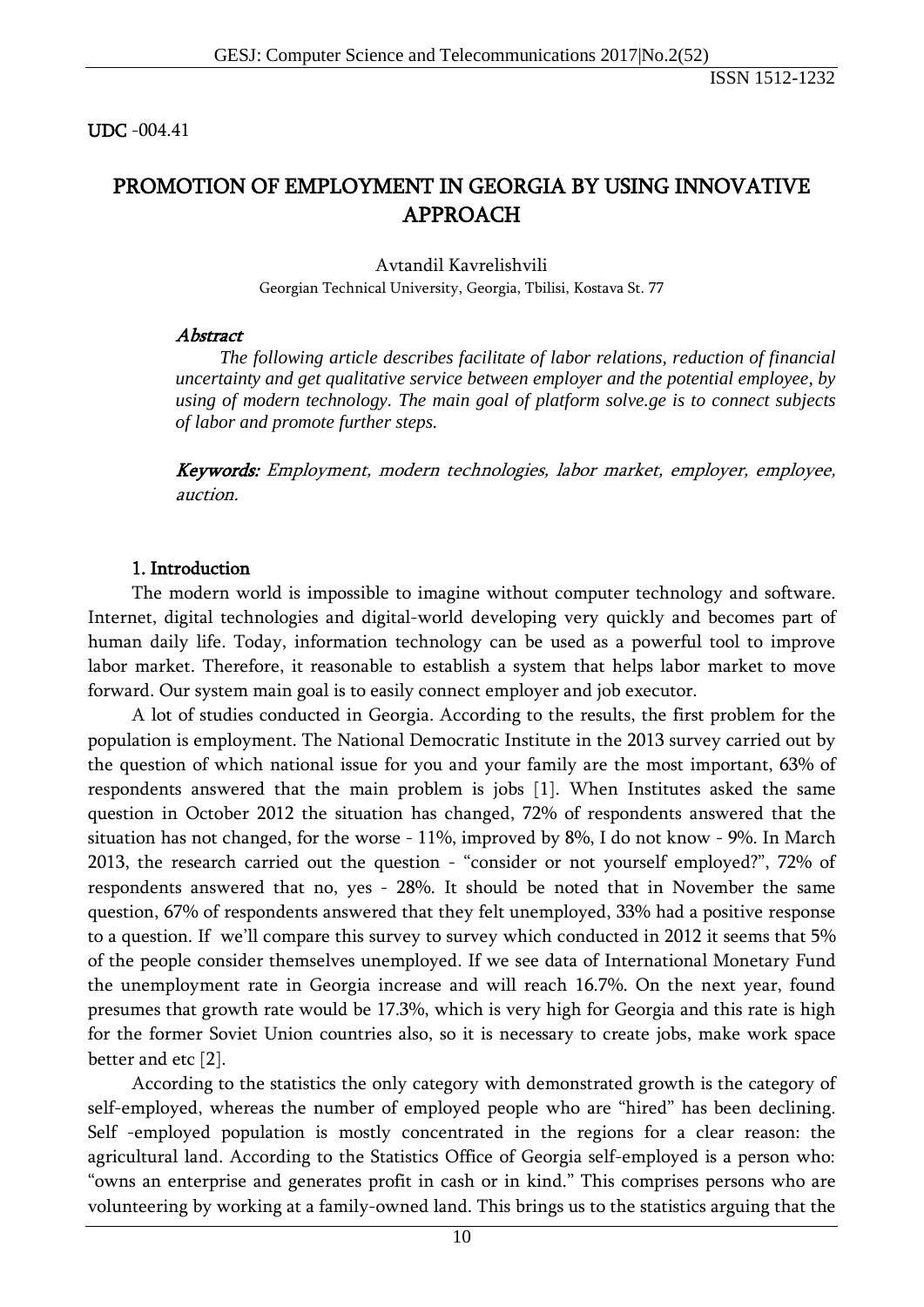# ISSN 1512-1232

unemployment level is considerably lower in the regions, as compared to Tbilisi. Why? Because potential workforce cannot be assigned as self-employed in the agricultural sector. Therefore, unemployment rate in Tbilisi is a high. Our system solve.ge offers it's customers to solve their problem and give citizens a chance to have some jobs.[3]

# 2. System features and specifications

System solve.ge consists of two parts, the first is public page, which is for unregistered users, on this page we can see user's statements, which are divides into several categories, and the second part is a protected page, which is accessible only for a registered users. Users who enter the public page have an opportunity to see the statements on the page and the executor's profiles as well. Registration in this system is possible by filling special form, it also possible by social networks, this feature making registration easier and easier log in process too. When user makes registration on site, he or she has access to become executor, it means that user will be able to suggest other user him-self as executor.

Registered user has two roles:

- 1. Applicant
- 2. Executor

Role - "applicant" can add a new statements and monitor its status as well. New application contains following blocks:

- Title and description
- Pictures
- Videos
- Keywords
- Execution deadline
- Statement active date
- Price
- Category

It should be noted that, when applicant add a new statement he/she may define exact time of job executing, which means that potential executor has time limit. Applicant also has opportunity to leave time as undefined. As regards price, there are three way of do this:

- 1. Fixed price
- 2. Auction
- 3. Auction with the upper limit

It should be noted that, when users add the statement, they can add some keywords, which assist search engines to simply find their statement. These keywords also needs system when user search something on site. We can see form of add statement. Please see picture 1.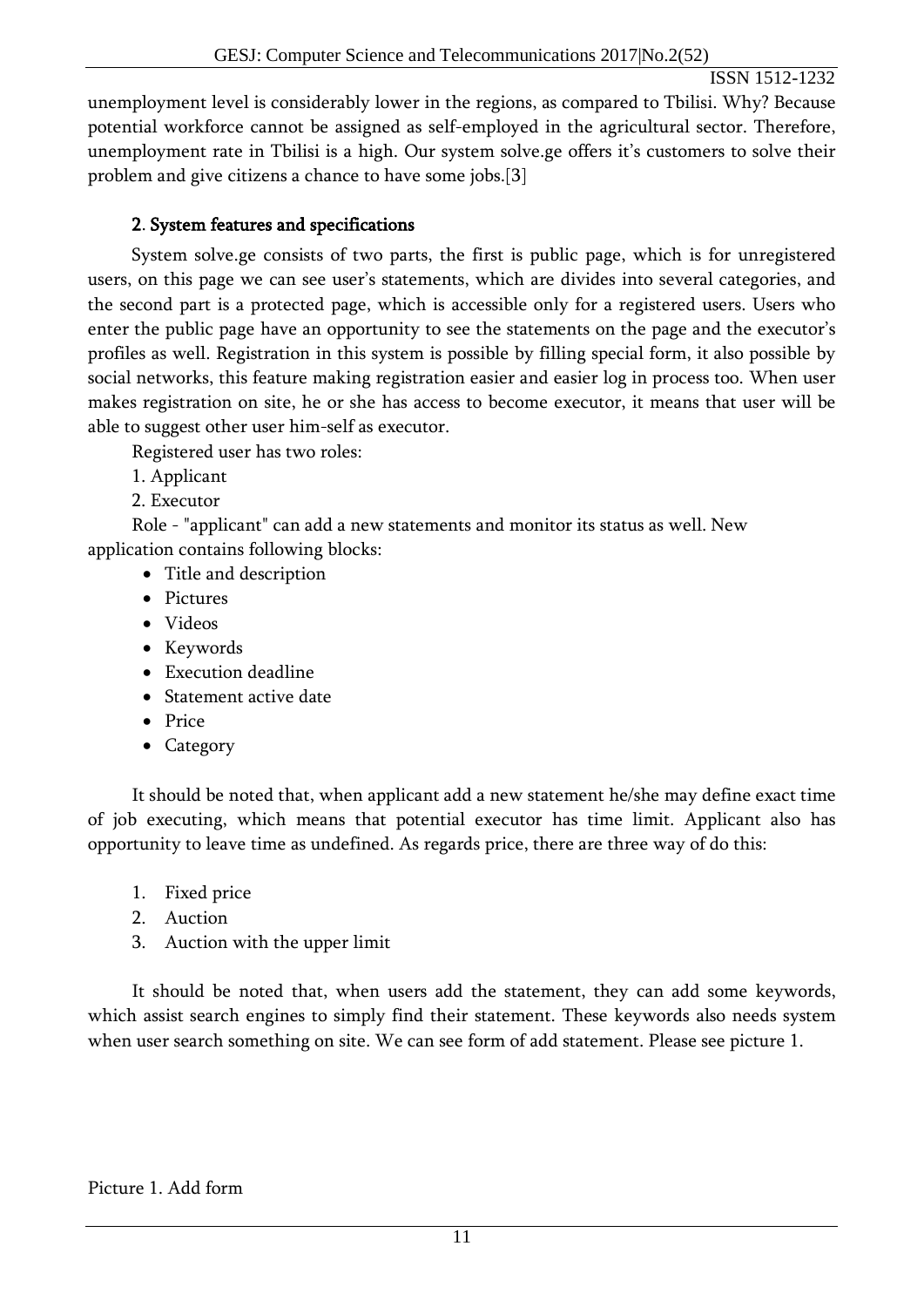|                                                                | ISSN 1512-1232                                       |
|----------------------------------------------------------------|------------------------------------------------------|
| 0030<br>$\checkmark$                                           | ᲨᲔᲡᲠᲣᲚᲔᲑᲘᲡ ᲕᲐᲓᲐ                                      |
| სამუშაოს განთავსებატ                                           | ⊚ ზუსტად<br>⊝ უვადო<br>საათი<br>დღე                  |
| ᲡᲐᲗᲐᲣᲠᲘ ᲐᲦᲜᲔᲠᲐ<br>$\checkmark$                                 |                                                      |
| სათაური                                                        | <b>ᲑᲐᲜᲐᲪᲮᲐᲓᲘᲡ ᲐᲥᲢᲘᲣᲠ ᲠᲔᲟᲘᲛᲨᲘ ᲧᲝᲤᲜᲘᲡ ᲓᲠᲝ</b>          |
| აღწერა                                                         | 30                                                   |
|                                                                | ᲗᲐᲜᲮᲐ                                                |
|                                                                | აუქციონის პრინციპით @<br>ფიქსირებული $\bigcirc$      |
| <b>ᲡᲣᲠᲐᲗᲔᲑᲘ</b><br>v                                           | ጦ<br>მაქსიმალური თანხა                               |
| No file chosen<br>Choose File<br>No file chosen<br>Choose File | ᲐᲘᲠᲩᲘᲔᲗ ᲙᲐᲢᲔᲒᲝᲠᲘᲐ (ᲛᲐᲥᲡᲘᲛᲣᲛ 2)                       |
| No file chosen<br>Choose File                                  | ᲛᲝᲛᲡᲐᲮᲣᲠᲔᲝᲑᲐ <del>-</del>                            |
| No file chosen<br>Choose File                                  | □ IT & პროგრამირება<br>⊟ გრაფიკა/დიზაინი             |
|                                                                | ∏ რეცხვა/ქიმწმენდა<br>_ ფოტო-ვიდეო                   |
| ᲕᲘᲓᲔᲝᲡ ᲓᲐᲛᲐᲢᲔᲑᲐ<br>▽                                           | ■ კომპიუტერული მომსახურება<br>⊜ თარგმნა/მართლწერა    |
| MyVideo<br>მიუთითეთ ვიდეოს URL-ი                               | <b>■ პროფესიული დახმარება</b><br>■ ბუღალტერია/აუდიტი |
|                                                                | ■ მარკეტინგი/რეკლამა<br>∩ იურიდიული/სოციოლოგიური     |
| <b>You Tube</b><br>მიუთითეთ ვიდეოს URL-ი                       | doda/დალაგება<br>■ ელ-ტექნიკის შეკეთება              |
|                                                                | <b>∏ სხვა მომსახურეობა</b>                           |
| 000000                                                         | JᲚ-0006030 ▲                                         |
|                                                                | ᲐᲕᲢᲝᲛᲐᲜᲥᲐᲜᲔᲑᲘ <del>-</del>                           |
| საკვანძო სიტყვები                                              | ᲣᲫᲠᲐᲕᲘ ᲥᲝᲜᲔᲑᲐ ▲                                      |
|                                                                |                                                      |
|                                                                | <b>906060000-</b>                                    |
|                                                                | <b>ᲒᲐᲠᲗᲝᲑᲐ/ᲓᲐᲡᲕᲔᲜᲔᲑᲐ ▲</b>                           |
|                                                                | <b>ᲫᲕᲘᲠᲤᲐᲡᲔᲣᲚᲝᲑᲐ ▲</b>                               |
|                                                                | <b>PP39@9RP39</b>                                    |
|                                                                |                                                      |

#### დამატება

Users can communicate with each other in real time by the form of correspondence. Applicant has the opportunity to write one message to all those customers, who has expressed a desire to execute some job. Applicant has opportunity to see the status of statements. Here is a status list:

- 1. Active statements statements that have been published. Please see picture 2
- 2. Pending statements statements that are in the process of execution.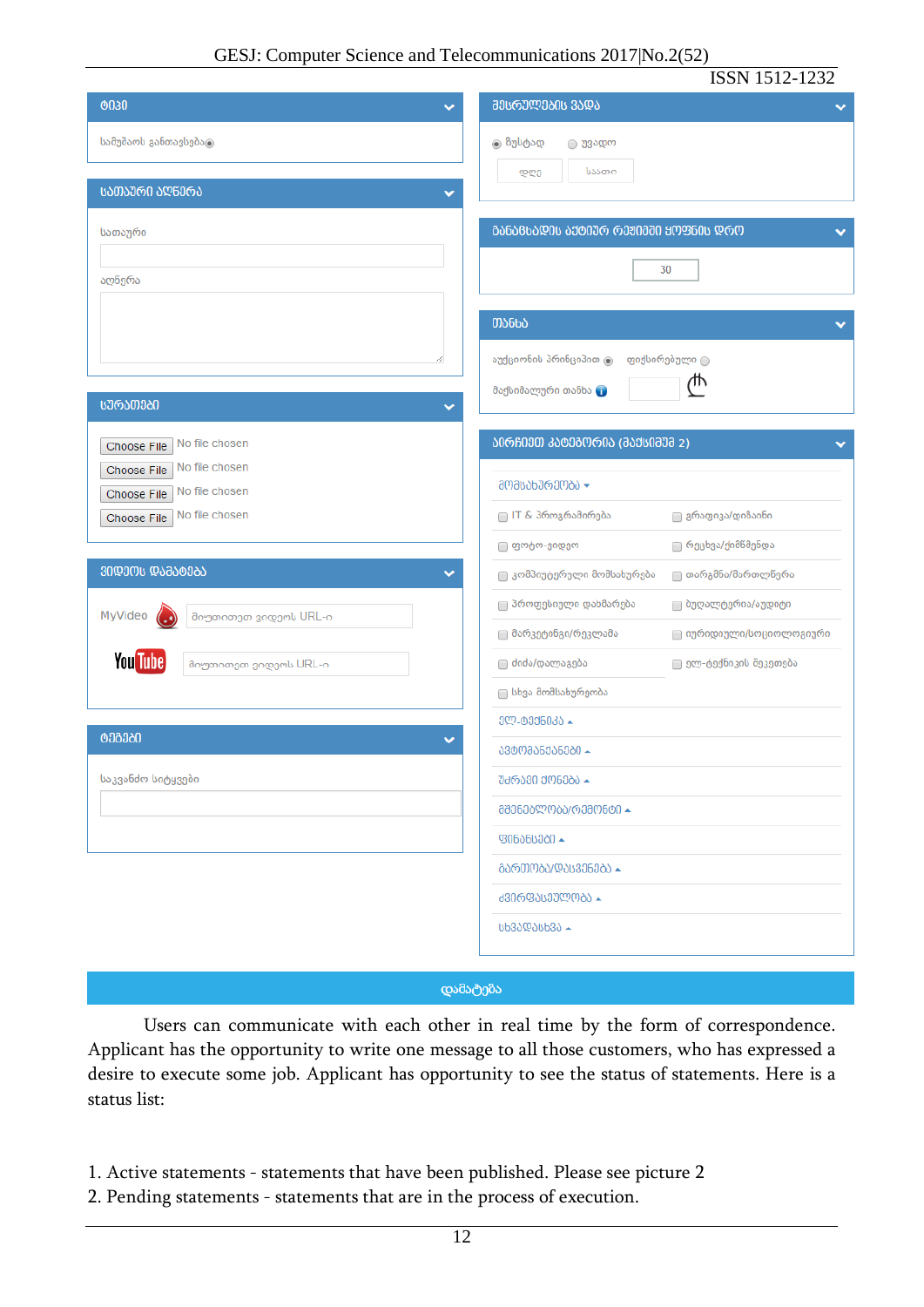ISSN 1512-1232

- 3. Completed applications statements that already processed.
- 4. Date expiration applications applications that execution time has already expired.
- 5. Unfulfilled applications applications that are not performed.

## Picture 2. Active statement

| Off-road ᲓᲘᲚᲐᲙᲘᲡ ᲒᲐᲙᲔᲗᲔᲑᲐ                              |                                                                                                                                                |                         |                          |                                     |                                                 | <b>♪</b> რედაქტირება | წაშლა          | $\checkmark$ |
|--------------------------------------------------------|------------------------------------------------------------------------------------------------------------------------------------------------|-------------------------|--------------------------|-------------------------------------|-------------------------------------------------|----------------------|----------------|--------------|
| PASS AREAS<br>კომპიუტერზე და არაფერზე პრობლემა არ აქვს | <b>ᲡᲐᲛᲣᲨᲐᲝᲡ</b><br>ᲐᲦᲬᲔᲠᲐ:<br>მერსედესზე მჭირდება<br>g.6. off-road program<br>ღილაკის შეკეთება.<br>ABS და ESP მუშაობს,<br>შემონმებულია მანქანა |                         | ᲣᲜᲘᲙᲐᲚᲣᲠᲘ ᲜᲝᲛᲔᲠᲘ<br># 22 | anmoma&amn mobba<br>აუქც. პრინციპით | <b>ᲒᲐᲛᲝᲥᲕᲔᲧᲜᲔᲑᲘᲡ ᲗᲐᲠᲘᲦᲘ</b><br>05/03/2017 21:10 | ᲨᲔᲡᲠᲣᲚᲔᲑᲘᲡ ᲗᲐᲠᲘᲦᲘ    | <b>6000000</b> |              |
| ᲑᲝᲚᲝ ᲨᲔᲛᲝᲗᲐᲕᲐᲖᲔᲑᲔᲑᲘ: (ᲡᲣᲚ: 1)                          |                                                                                                                                                |                         |                          |                                     | ᲨᲔᲢᲧᲝᲑᲘᲜᲔᲑᲘᲡ ᲒᲐᲒᲖᲐᲕᲜᲐ ᲘᲛ ᲛᲝᲛᲮᲛᲐᲠᲔᲑᲚᲔᲑᲗᲐᲜ ᲕᲘᲜᲪ   |                      |                |              |
| ≗ მომხმარებელი≈                                        | [6]<br>$000000*$                                                                                                                               | ©თარიღი♥                | 夭<br>მოქმედება           | შეტყობინება                         | ᲒᲐᲐᲙᲔᲗᲐ ᲨᲔᲛᲝᲗᲐᲕᲐᲖᲔᲑᲐ                            |                      |                |              |
| gogita129@mail.ru<br>⊠<br>食食食食食                        | 80,0000                                                                                                                                        | 2/25/2017<br>9:23:13 PM | v<br>თანხმობა            | ₩ გაგზავნა                          |                                                 |                      |                |              |

Users who have an active profile - "executor", they can receive proper notification in real mode, as soon as applicant accept the offered bid. Executors have opportunity to see what other executors offered to applicant too. This kind of feature increases the competitiveness and stabilizes prices as well. Generally, executor's rating calculated by arithmetic average of written evaluations. On the public page we can see menu "Executors", when we open this menu we'll see executor's profiles. Each profile contains information about evaluates and comments which is written by Applicants. This feature assist to applicants to identify executor's competition.

Executors has opportunity to see their own doings according the status of the following:

- 1. Pending jobs statements which are in the process of execution.
- 2. My offer executor's offers (please see Picture 3)
- 3. Completed statements statements which already completed by executor.

## Picture 3. My offers